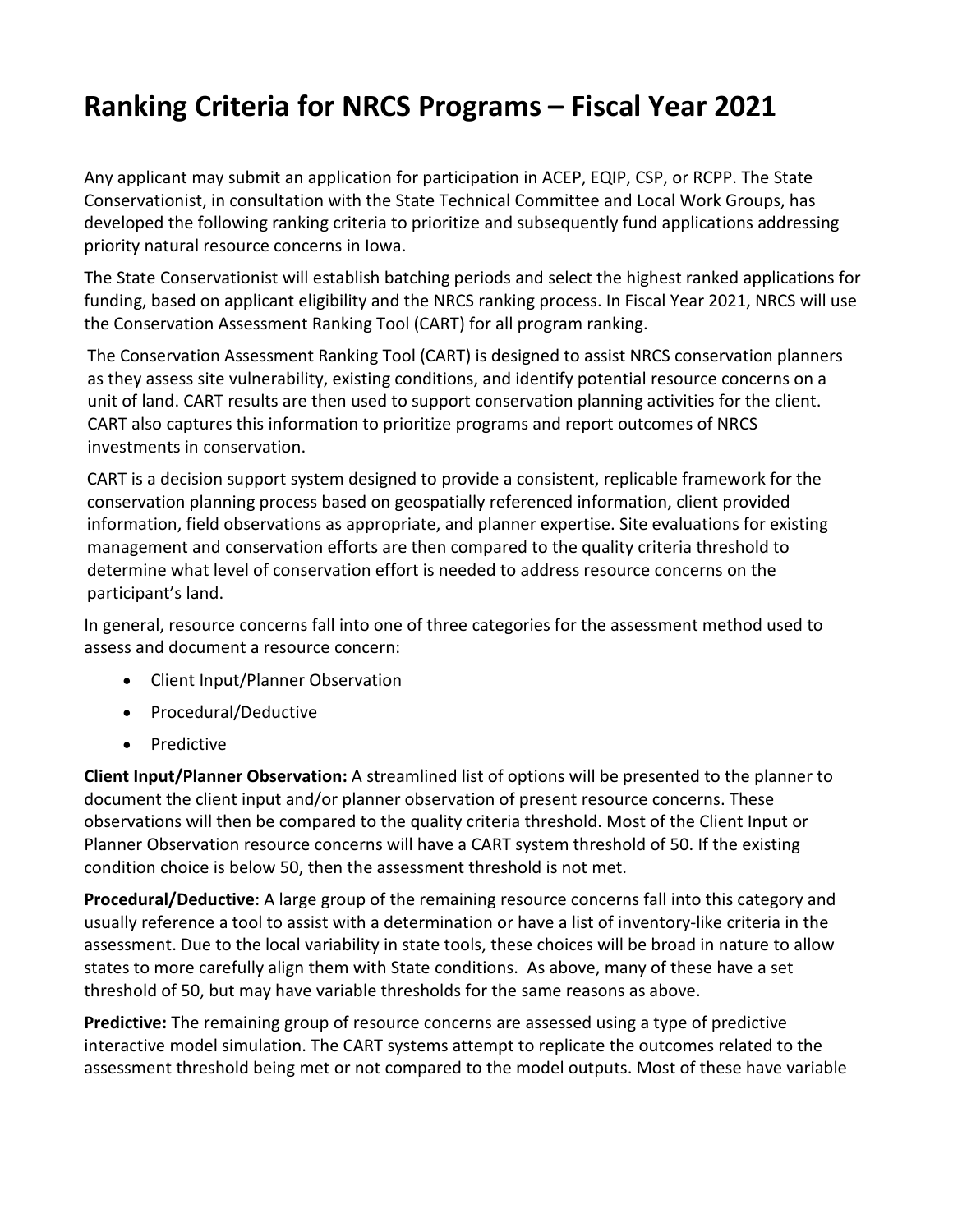thresholds related to the intrinsic site conditions which reflect significant impacts on the model outputs.

After identifying resource concerns and answering existing condition questions, planned conservation practices and activities can be added to the existing condition to determine the state of the management system. Supporting practices may be necessary to support the primary conservation practices and activities and will be identified as necessary, but do not add conservation management points to the total. A comprehensive list of Conservation Practices and Activities and their points towards addressing each resource concern by land use is available as an attachment to this document.

If the client is interested in financial assistance, CART will directly and consistently transfer inventory and assessment information, along with client decisions related to conservation practice adoption, to the ranking tool to avoid duplication, increase prioritization on critical areas based on geospatial priorities and site-specific data, and provide better outcomes and a framework for continuous improvement.

CART will identify applicable financial assistance ranking pools to provide the most advantageous situation for the client and to help planners prioritize workload toward those clients who are most likely to receive funding.

CART Ranking Criteria will use the following guiding principles:

- Degree of cost-effectiveness of the proposed conservation practices;
- Magnitude of the environmental benefits resulting from the treatment of national priorities;
- Reflecting the level of performance of proposed conservation practices;
- Magnitude of the environmental benefits resulting from the treatment of priority resource concerns reflecting the level of performance of proposed conservation practices;
- Treatment of multiple resource concerns; and
- Compliance with Federal, state, local or tribal regulatory requirements with regards to natural resources.

CART will utilize a set of National Ranking Templates created by National Program Managers for all NRCS programs and initiatives. The National Ranking Templates contain four parameters that will be customized for each program to reflect the national level ranking priorities. The four parameters are:

- 1. **Land Uses** NRCS has developed land use designations to be used by planners and modelers at the field and landscape level. Land use modifiers more accurately define the land's actual use and provide another level of specificity and help denote how the land is managed. Land use designations and modifiers are defined in GM180, Part 600 National Planning Procedures Handbook.
- 2. **Resource Concerns**  An expected degradation of the soil, water, air, plant, or animal resource base to the extent that the sustainability or intended use of the resource is impaired. Because NRCS quantifies or describes resource concerns as part of a comprehensive conservation planning process, that includes client objectives, human and energy resources are considered components of the resource base.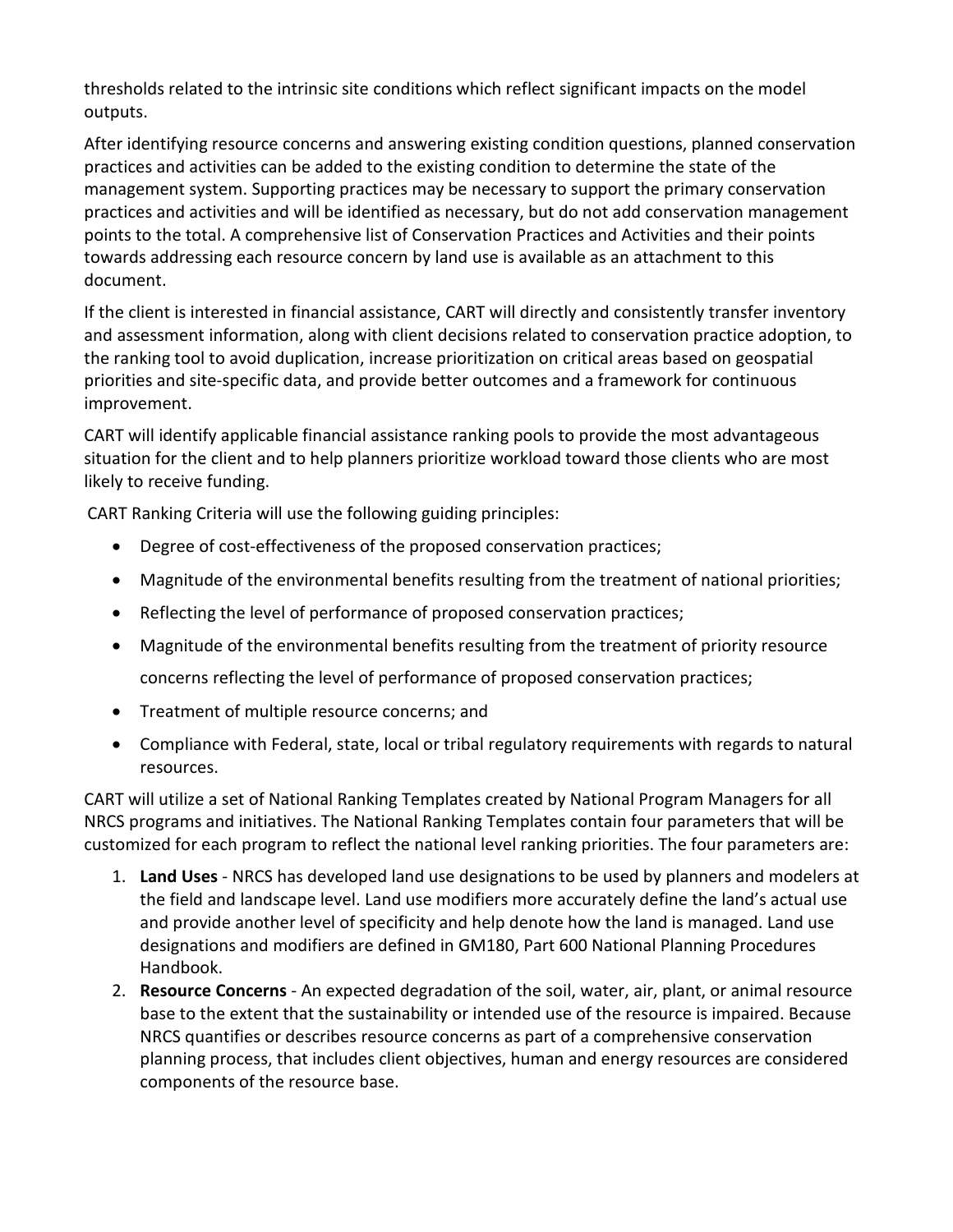- 3. **Practices** A specific treatment, such as a structural or vegetative measure, or management technique, commonly used to meet specific needs in planning and implementing conservation, for which standards and specifications have been developed.
- 4. **Ranking Component Weights** A set of five components that comprise the ranking score for an individual assessed practice schedule. The components include vulnerability, planned practice points, program priorities, resource priorities, and efficiency. The points for vulnerability, planned practice points, and efficiency are garnered from the assessment portion of CART.

Iowa created state specific ranking pools from the parameters established in the National Ranking Templates. Ranking pool customization allows states to focus funding on priority resource concerns and initiatives identified by the State Technical Committee and Local Work Groups.

The state ranking pools contain a set of questions that includes the following sections – applicability, category, program questions, and resource questions. Program participants will be considered for funding in all applicable ranking pools by program. This will allow more for participants to receive financial assistance.

CART Ranking Pools are customized to incorporate locally led input and will evaluate the participant's assessed practice schedule for five main areas:

- 1. **Vulnerability**  Site vulnerability is determined by subtracting the existing condition and existing practice scores from the thresholds.
- 2. **Planned Practice Effects** The planned practice score will be based on the sum of the planned practice on that land unit which address the resource concern. These two scores will be weighted by a ranking pool to address the resource concerns prioritized by that ranking pool.
- 3. **Resource Priorities** National and State Program Priorities are set through the Farm Bill, Secretary and Chief Priorities and Locally Led Input from Local Work Groups and State Technical Committee which address land and resource considerations.
- 4. **Program Priorities** National and State Program Priorities are set through the Farm Bill, Secretary and Chief Priorities and Locally Led Input from Local Work Groups and State Technical Committee which address program purposes.
- 5. **Cost Efficiency** Summation of Planned Practice Points divided by the log of the summation of Average Practice Cost.

The 2018 Farm Bill requires that NRCS dedicate financial assistance dollars in the following categories:

Livestock – 50% (EQIP) Source Water Protection – 10% (ACEP, EQIP, CSP, RCPP) Wildlife – 10% (EQIP) Socially Disadvantaged Farmers or Ranchers – 5% (ACEP, EQIP, CSP) Beginning Farmers or Ranchers – 5% (ACEP, EQIP, CSP)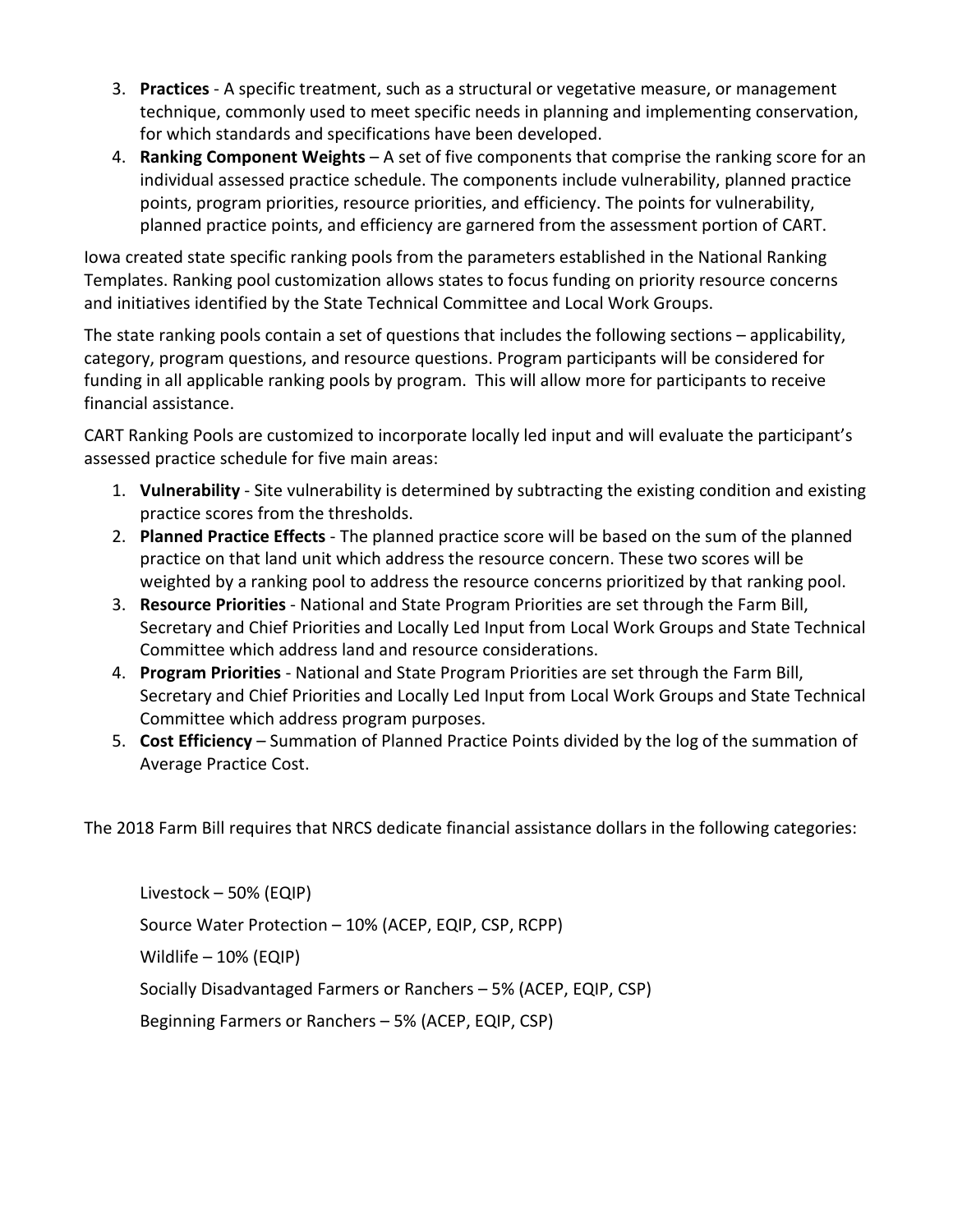The following table lists the 47 Resource Concerns NRCS utilizes during the Conservation Planning process. (added the chart from the at CART 1.0 attachment)

| <b>Categories</b> | <b>NRCS Resource Concerns</b>                                                  |
|-------------------|--------------------------------------------------------------------------------|
| Soil              | 1. Sheet and rill erosion                                                      |
|                   | 2. Wind erosion                                                                |
|                   | 3. Ephemeral gully erosion                                                     |
|                   | 4. Classic gully erosion                                                       |
|                   | 5. Bank erosion from streams, shorelines, or water conveyance channels         |
|                   | 6. Subsidence                                                                  |
|                   | 7. Compaction                                                                  |
|                   | 8. Organic matter depletion                                                    |
|                   | 9. Concentration of salts or other chemicals                                   |
|                   | 10. Soil organism habitat loss or degradation                                  |
|                   | 11. Aggregate instability                                                      |
| Water             | 12. Ponding and flooding                                                       |
|                   | 13. Seasonal high water table                                                  |
|                   | 14. Seeps                                                                      |
|                   | 15. Drifted snow                                                               |
|                   | 16. Surface water depletion                                                    |
|                   | 17. Groundwater depletion                                                      |
|                   | 18. Naturally available moisture use                                           |
|                   | 19. Inefficient irrigation water use                                           |
|                   | 20. Nutrients transported to surface water                                     |
|                   | 21. Nutrients transported to groundwater                                       |
|                   | 22. Pesticides transported to surface water                                    |
|                   | 23. Pesticides transported to groundwater                                      |
|                   | 24. Pathogens and chemicals from manure, biosolids, or compost applications    |
|                   | transported to surface water                                                   |
|                   | 25. Pathogens and chemicals from manure, biosolids, or compost applications    |
|                   | transported to groundwater                                                     |
|                   | 26. Salts transported to surface water                                         |
|                   | 27. Salts transported to groundwater                                           |
|                   | 28. Petroleum, heavy metals, and other pollutants transported to surface water |
|                   | 29. Petroleum, heavy metals, and other pollutants transported to groundwater   |
|                   | 30. Sediment transported to surface water                                      |
|                   | 31. Elevated water temperature                                                 |
| Air               | 32. Emissions of particulate matter (PM) and PM precursors                     |
|                   | 33. Emissions of greenhouse gasses (GHGs)                                      |
|                   | 34. Emissions of ozone precursors                                              |
|                   | 35. Objectionable odors                                                        |
|                   | 36. Emissions of airborne reactive nitrogen                                    |
| <b>Plants</b>     | 37. Plant productivity and health                                              |
|                   | 38. Plant structure and composition                                            |
|                   | 39. Plant pest pressure                                                        |